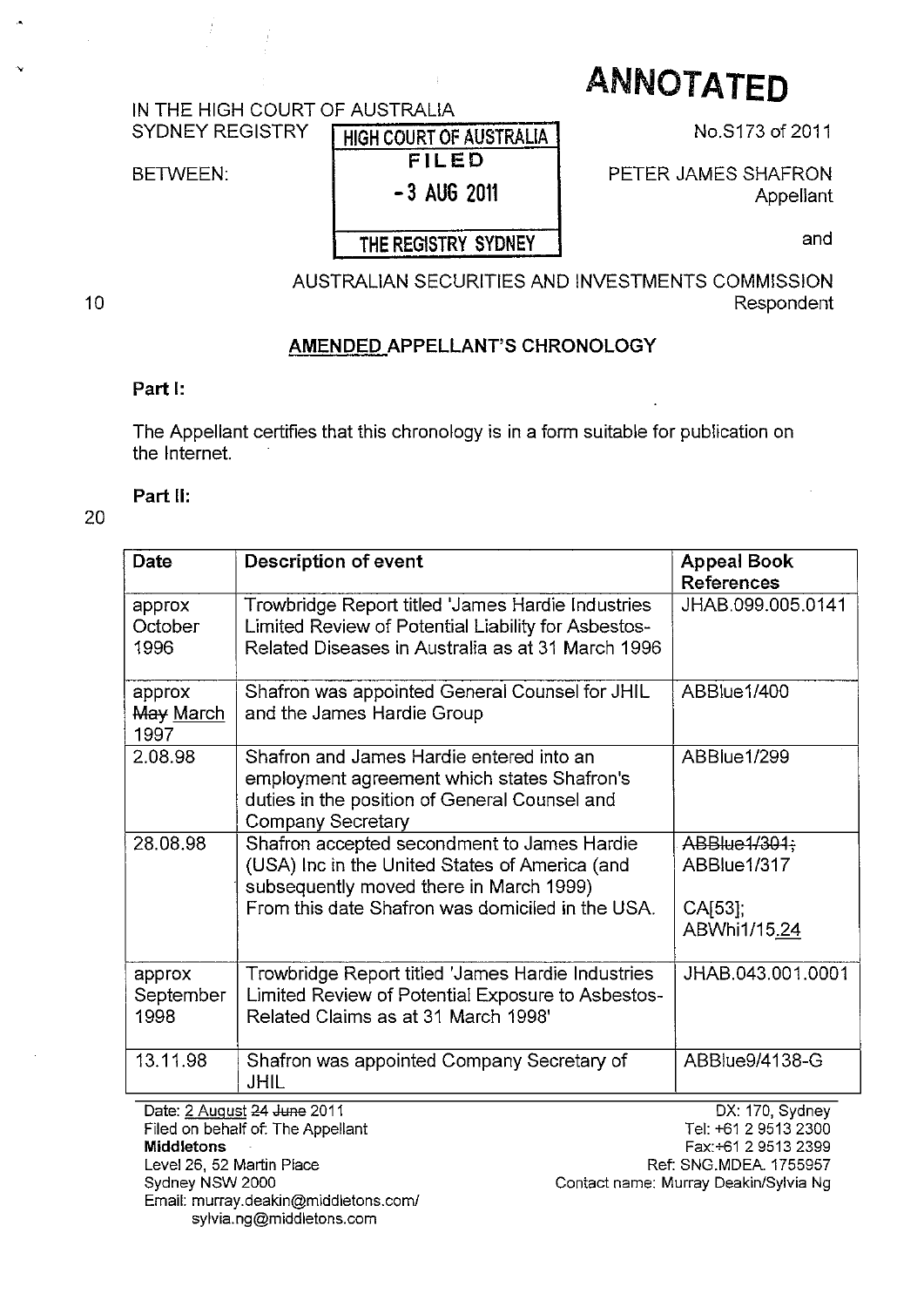| 17.11.99                   | Don Cameron, a resident of Australia, was re-<br>appointed joint Company Secretary of JHIL with<br>Shafron                                                                                                                                                                                                                                                                                      | ABBlue12/5229S<br>and 5231K<br>ABBlue9/4138J<br>CA[882];<br>ABWhi1/171.41 |
|----------------------------|-------------------------------------------------------------------------------------------------------------------------------------------------------------------------------------------------------------------------------------------------------------------------------------------------------------------------------------------------------------------------------------------------|---------------------------------------------------------------------------|
| 15.03.00                   | Letter of instruction from Shafron to Allens asking<br>Allens to advise on the "requirements /<br>impediments" involved in the proposal to form a<br>trust over JHIL shares or JHIL assets, and to<br>advise on any other matter thought by Allens to be<br>relevant or appropriate.                                                                                                            | ABBlue2/673<br>CA[1024];<br>ABWhi1/199.21                                 |
| 05.04.00                   | Allens provides advice entitled "Project Green:<br>Advice on Structure and Separation Issues",<br>including advice on continuous disclosure                                                                                                                                                                                                                                                     | ABBlue2/577<br>CA[1025];<br>ABWhi1/199.26                                 |
| 13 &<br>14.04.00           | JHIL Board meeting.                                                                                                                                                                                                                                                                                                                                                                             | ABBlue2/499                                                               |
|                            | The Board papers raised the possibility of<br>separation of the current company structure<br>containing asbestos liabilities (known as Oldco)<br>from the operating businesses (known as Newco).<br>These separation proposals were known internally<br>as Project Green.                                                                                                                       | ABBlue2/577<br>ABBlue2/569<br>ABBlue2/680                                 |
|                            | The Board papers included a paper entitled<br>"Project Green Advice on Structure and Separation<br>Issues" produced by Allens and dated 5 April<br>2000. There were various options put to the board<br>to achieve the Project Green objectives and<br>various options for funding. One option included<br>adding a buffer to the actuarial estimate of James<br>Hardie's asbestos liabilities. |                                                                           |
|                            | There was a PowerPoint presentation under the<br>heading "Asbestos Resolution".                                                                                                                                                                                                                                                                                                                 |                                                                           |
|                            | The Board recommended to management that<br>they explore the various options presented.                                                                                                                                                                                                                                                                                                         |                                                                           |
| approx<br><b>June 2000</b> | Trowbridge Report titled 'Review of Potential<br>Exposure to Asbestos-Related Claims as at 31<br>March 2001 James Hardie Industries Limited'                                                                                                                                                                                                                                                    | ABBlue2/912                                                               |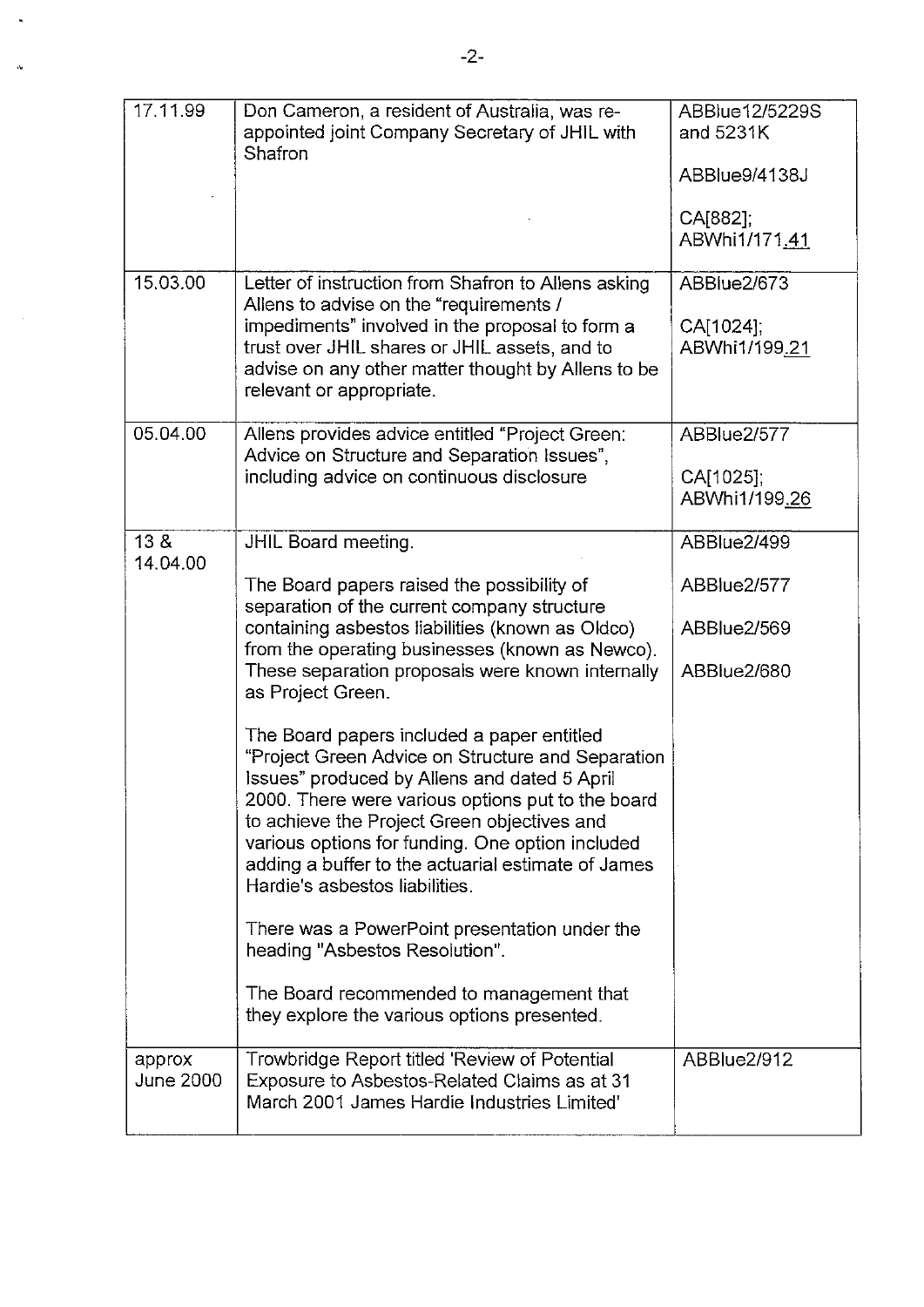| 18.08.00 | JHIL Board meeting at which the separation<br>proposal contained in the Board papers was                                                                                                                                                                                                                                                         | ABBlue3/1079                                  |
|----------|--------------------------------------------------------------------------------------------------------------------------------------------------------------------------------------------------------------------------------------------------------------------------------------------------------------------------------------------------|-----------------------------------------------|
|          | discussed.                                                                                                                                                                                                                                                                                                                                       | ABBlue3/1043                                  |
|          | Shafron gave a PowerPoint presentation under the<br>heading "Project Green board presentation -<br>Structuring options" in relation to asbestos related<br>issues concerning Project Green, which included<br>speaking to the slides entitled "Major<br>Assumptions" which highlighted the major<br>assumptions used in the Trowbridge estimate. | ABBlue3/1082                                  |
|          | The Board asked management to continue to<br>investigate the restructure and re-domicile of the<br>James Hardie Group with no separation.                                                                                                                                                                                                        |                                               |
| 15.11.00 | JHIL Board meeting at which a Revised<br>Restructure was proposed.                                                                                                                                                                                                                                                                               | <b>ABBlue3/1122</b>                           |
|          | The minutes record Shafron and Peter Cameron                                                                                                                                                                                                                                                                                                     | ABBlue3/1126                                  |
|          | (Allens) discussed "legal issues" in respect of<br>Project Green.                                                                                                                                                                                                                                                                                | CA[68]-[70];<br>ABWhi1/18.35-19.5             |
| 11.01.01 | Shafron emailed Peter Cameron, Robb and copied<br>Baxter, Morley and Stephen Harman entitled "1.<br>Dan O'Brien Issues 2. Session this Friday". This<br>email raised further questions on the structure and<br>separation proposals                                                                                                              | ABBlue3/1329                                  |
| 17.01.01 | JHIL Board meeting attended by McGregor,<br>Macdonald, Hellicar, Willcox, Koffel, Gillfillan,                                                                                                                                                                                                                                                    | ABBlue3/1333                                  |
|          | Terry, Brown, O'Brien, Morley, Shafron, Baxter,<br>Wilson, Sweetman, Peter Cameron and Robb.                                                                                                                                                                                                                                                     | ABBlue3/1369                                  |
|          | At the Board meeting the separation proposal                                                                                                                                                                                                                                                                                                     | ABBlue3/1365                                  |
|          | contained in the Board papers entitled "Proposed<br>Trust Structure Update" was discussed. A<br>PowerPoint presentation headed "Board<br>Presentation Asbestos Trust Structure Discussion".                                                                                                                                                      | CA[74]-[79];<br>ABWhi1/19.33-<br><u>21.32</u> |
|          | was given which discussed these topics. Shafron,<br>Peter Cameron and Robb discussed legal issues<br>and risks associated with the trust concept. The                                                                                                                                                                                            | $LJ[86]-[89];$<br>ABRed2/422B-423L            |
|          | Net Assets Model was rejected by the Board and<br>the Chairman requested "management to continue<br>developing the concept and to report progress,                                                                                                                                                                                               | LJ[793];ABRed2/61<br>7T-618C                  |
|          | particularly in relation to funding, at the February<br>meeting".                                                                                                                                                                                                                                                                                | LJ[796]-[799];<br>ABRed2/618P-619R            |
|          |                                                                                                                                                                                                                                                                                                                                                  |                                               |

į.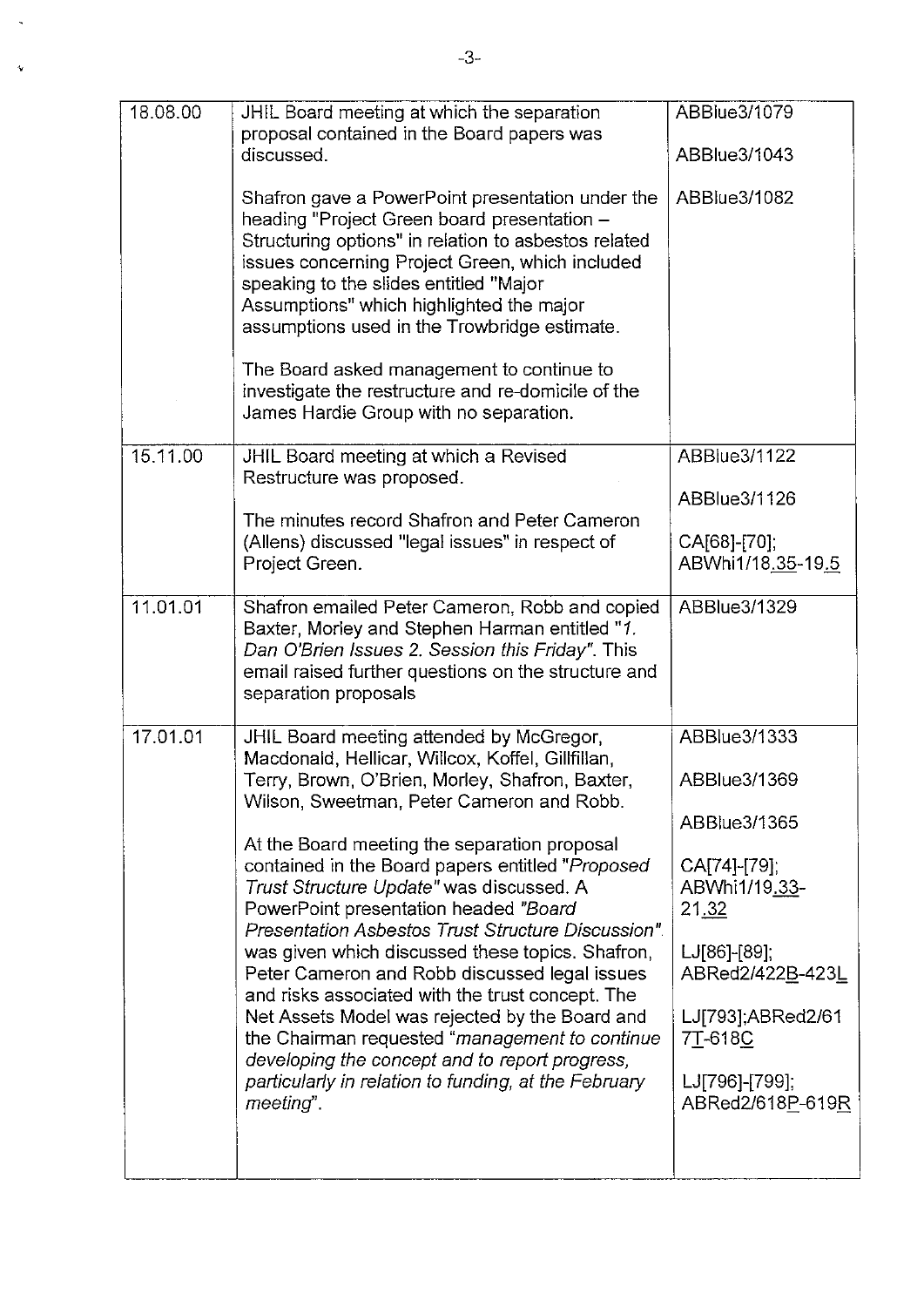| 1.02.01          | Shafron emailed Robb, Peter Cameron and copied<br>Macdonald, Morley, Sweetman and Wilson entitled<br>Indemnity/Release from Coy and Jsekarb. The<br>email raised the issue of disclosure. The email<br>included the following statement:<br>"I want to revisit this.<br>If we are being generous with Coy (and arguably<br>we are, particularly if we hand across the 57) then<br>that should support a waiver/indemnity in respect<br>of Coy manufacture. If its a private document, then<br>I wonder about disclosure - initially anyway."                                                                                                                                                                                                                               | CA[1002]-[1004];<br>ABWhi1/195.388-<br>196.18<br>ABBlue4/1437<br>LJ[519]-[522];<br>ABRed2/545N -<br>546K-and<br>$LJ[561]$ ;<br>ABRed2/557I |
|------------------|----------------------------------------------------------------------------------------------------------------------------------------------------------------------------------------------------------------------------------------------------------------------------------------------------------------------------------------------------------------------------------------------------------------------------------------------------------------------------------------------------------------------------------------------------------------------------------------------------------------------------------------------------------------------------------------------------------------------------------------------------------------------------|--------------------------------------------------------------------------------------------------------------------------------------------|
| February<br>2001 | The Board papers for the February 2001 Board<br>meeting were sent to the directors in early<br>February 2001.                                                                                                                                                                                                                                                                                                                                                                                                                                                                                                                                                                                                                                                              | ABBlue4/1440<br>ABBlue4/1595                                                                                                               |
|                  | The Board papers included a paper entitled<br>"Project Green Board Paper" dated 5 February<br>2001. The separation proposal contained in the<br>January 2001 Board papers was refined and the<br>recommendation by management to the Board<br>was that:<br>the shares held by JHIL in Coy and Jsekarb be<br>vested to a foundation to be known as the Medical<br>Research and Compensation Foundation (the<br>Foundation), which would manage the companies'<br>assets; and<br>an additional sum of NPV \$70M be paid over time<br>to Coy in return for an indemnity and covenant not<br>to sue JHIL and agreement to take JHIL if it was<br>put to the Foundation in the future with no<br>subsidiary companies (known as the Deed of<br>Covenant and Indemnity or DOCI). | CA[103];<br>ABWhi1/26.11<br>$LJ[90]$ ;<br>ABRed2/423M-424                                                                                  |
| 2.02.01          | Robb made a diary note of a meeting with Morley,<br>Shafron, Harman, Seddon and McClintock. It<br>included:<br>"S.Mc – query disclosure of indemnity"                                                                                                                                                                                                                                                                                                                                                                                                                                                                                                                                                                                                                      | CA[1028]<br><b>ABWhi1/200</b><br>ALNS.002.002.0100<br>LJ[523]-[525];                                                                       |
|                  |                                                                                                                                                                                                                                                                                                                                                                                                                                                                                                                                                                                                                                                                                                                                                                            | ABRed2/546L-547F                                                                                                                           |
| 4 or<br>5.02.01  | Shafron emailed Macdonald, Robb, Peter<br>Cameron, Blanchard and copied Sweetman,<br>Baxter, Macdonald, Cowper, Morley, McCuthceon,<br>Wilson and Harman entitled Board Paper:<br>Legal/Structural Issues attaching a 'rough draft' of                                                                                                                                                                                                                                                                                                                                                                                                                                                                                                                                     | CA[1006]-[1011];<br>ABWhi1/196.25-<br>197,30<br>ABBlue4/1797-1798                                                                          |
|                  | the board paper. The email included the following<br>statement:                                                                                                                                                                                                                                                                                                                                                                                                                                                                                                                                                                                                                                                                                                            | LJ[526]-[528];                                                                                                                             |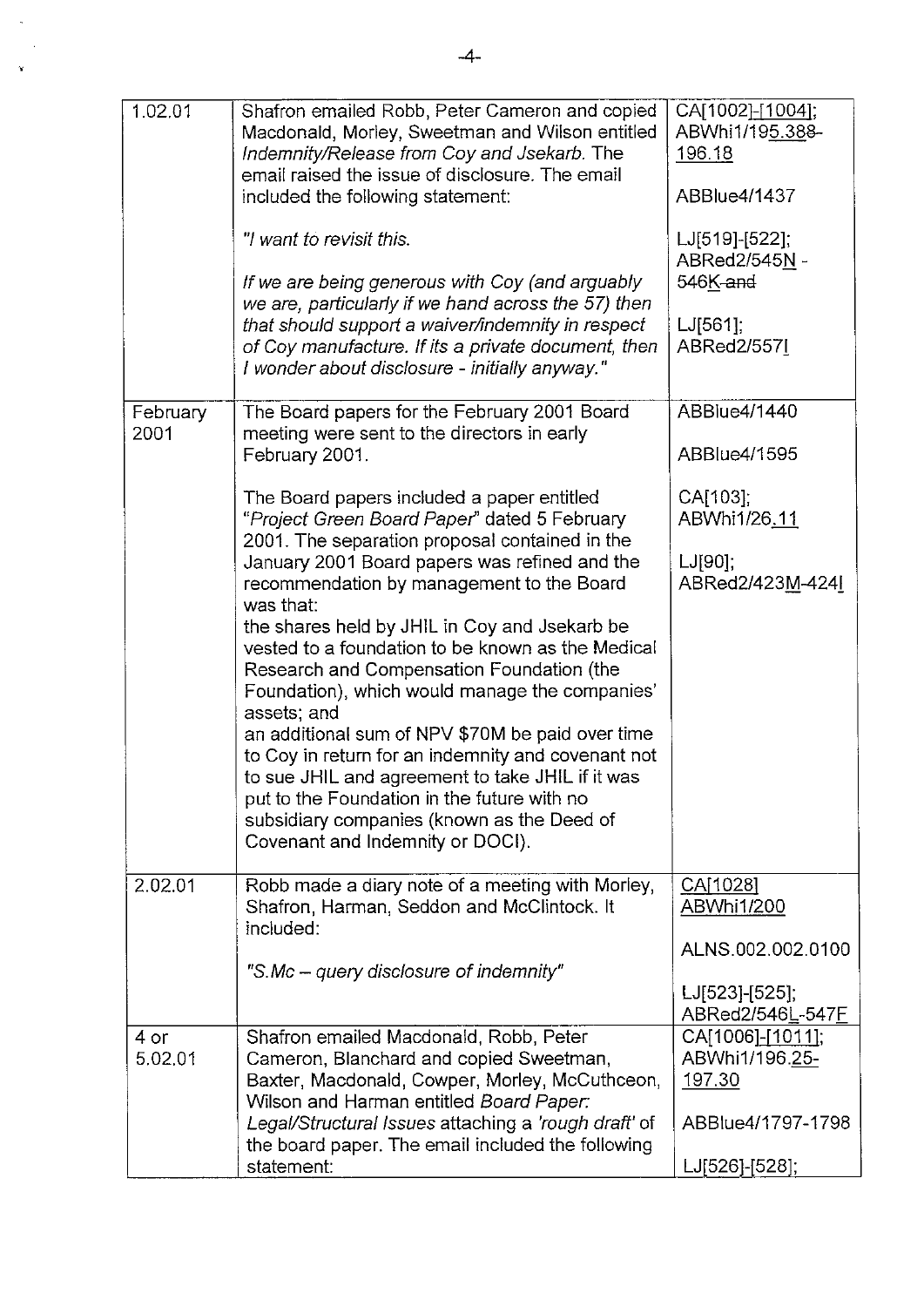|         | "Here is a rough draft covering legal and structural                                                | ABRed2/547G-<br>$548D$ and    |
|---------|-----------------------------------------------------------------------------------------------------|-------------------------------|
|         | issues for the February Board paper (Attachment                                                     |                               |
|         | $C, I$ think).                                                                                      | $LJ[561]$ ;                   |
|         | David/Peter, you will notice a query for Allens near                                                | ABRed2/5571                   |
|         | the beginning."                                                                                     |                               |
|         |                                                                                                     | CA[101];                      |
|         | The query being referred to appears in the first full                                               | ABWhi1/25.49-26.7             |
|         | paragraph of the draft paper, as follows:<br>"There has been one major structural change            |                               |
|         | since the January Board discussion. In return for a                                                 |                               |
|         | substantial capital injection (\$57M), JHIL will now                                                |                               |
|         | obtain a waiver and indemnity from Coy and                                                          |                               |
|         | Jsekarb. These elements address in large part                                                       |                               |
|         | concerns about JHIL vulnerability post separation.                                                  |                               |
|         | [Coy will also commit to acquire the JHIL shares                                                    |                               |
|         | should JHIL become a non operating subsidiary at                                                    |                               |
|         | some time in the future; query whether this can be<br>structured as a non disclosable commitment in |                               |
|         | relation to JHIL shares - Allens to advise]."                                                       |                               |
|         |                                                                                                     |                               |
|         |                                                                                                     |                               |
| 5.02.01 | On 5 February 2001 Cowper emailed Robb, Peter                                                       | ALNS.084.002.0195             |
|         | Cameron, Frangeskides, Blanchard, Shafron,                                                          |                               |
|         | Baxter and Macdonald among others entitled "RE                                                      | $LJ[529]$ ;                   |
|         | Project Green Conference Call" arranging a<br>conference call to discuss among other things         | ABRed2/548E-G                 |
|         | "ASX and other outstanding restructuring issues"                                                    |                               |
|         |                                                                                                     |                               |
| 6.02.01 | Telephone conference between Robb,                                                                  | ABBlue4/1822                  |
|         | Frangeskides, Blanchard, Shafron, Baxter,                                                           |                               |
|         | Cowper, Seddon, Sheppard, Harman and Morley.                                                        | ABBlue4/1819                  |
|         | Robb's note of conference included:                                                                 | ABBlue4/1815                  |
|         |                                                                                                     |                               |
|         | "To do – Query disclosure + relevant interest on                                                    | CA[1008]-[1009]               |
|         | the Put. Put shares to Coy"                                                                         | and [1011]:                   |
|         |                                                                                                     | ABWhi1/196.45-                |
|         | Frangeskides' note of conference included:                                                          | 197.16 and 197.21             |
|         |                                                                                                     |                               |
|         | "-Option granted for benefit of NL1<br>-will be disclosing creation of #                            | LJ[529]-[532];<br>ABRed2/548E |
|         | -if JHIL grants an option/give right over share -                                                   |                               |
|         | <b>ASX</b> disclosure?"                                                                             |                               |
|         |                                                                                                     |                               |
|         | Blanchard's note of conference included:                                                            |                               |
|         |                                                                                                     |                               |
|         | "Option – granted for benefit of future benefit of<br><i>JHINV</i>                                  |                               |
|         | Will disclose creation of Trust                                                                     |                               |
|         |                                                                                                     |                               |

ÿ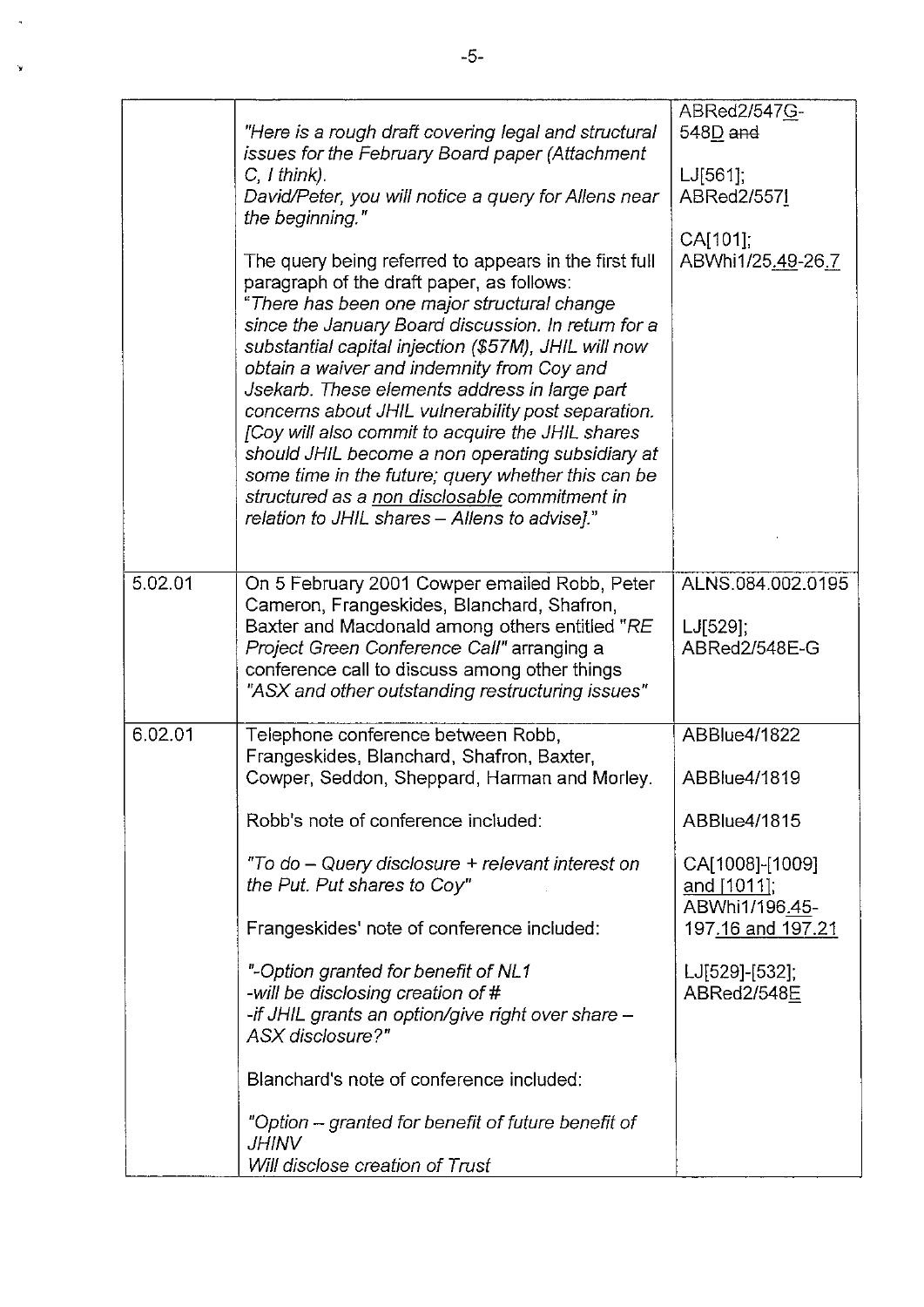|          | If JHIL grants option over its shares no<br>consideration<br>Not absolutely essential<br>Does it need disclosure<br>By deed poll<br>If it gets shares, will Put them"                                           |                                     |
|----------|-----------------------------------------------------------------------------------------------------------------------------------------------------------------------------------------------------------------|-------------------------------------|
| 6.02.01  | Frangeskides note of conference believes JHIL                                                                                                                                                                   | ABBlue4/1819                        |
|          | representatives and Allens refer to discussion of<br>"ASX disclosure".                                                                                                                                          | CA[1008] [1009];<br>ABWhi1/196-197  |
|          |                                                                                                                                                                                                                 | $LJ[630]$ - $[532]$ ;<br>ABRed2/548 |
| 7.02.01  | Shafron emailed Robb and copied to Blanchard<br>and Frangeskides entitled "Coy committing to take                                                                                                               | ABBlue4/1823                        |
|          | JHIL shares." The email included the following<br>statement:                                                                                                                                                    | CA[1016]-[1017];<br>ABWhi1/198.5    |
|          | "Coy committing to take JHIL shares" in which<br>Shafron asked "Any roadblocks in having this<br>feature? I need to know quick"                                                                                 |                                     |
| 8.02.01  | Robb emailed Shafron and Seddon and copied                                                                                                                                                                      | ABBlue4/1845                        |
|          | Carrigan, Williams, Harman, Frangeskides and<br>Peter Cameron entitled "Deed of Covenant James<br>Hardie Industries Limited" attaching a draft of the<br>DOCI.                                                  | ABBlue4/1847                        |
| 14.02.01 | <b>JHIL Audit Committee.</b>                                                                                                                                                                                    | ABBlue5/1923                        |
|          | The Minutes record that Morley and Harman<br>explained the Financial model underpinning the<br>funding of the Foundation. The Directors asked<br>questions in relation to the assumptions used in<br>the model. |                                     |
| 15.02.01 | JHIL Board meeting ("15/2/01 Meeting").                                                                                                                                                                         | ABBlue5/2118                        |
|          | The board of JHIL approved a proposal to create a<br>trust (the Foundation) which was to be vested with<br>JHIL's shares in Coy and Jsekarb, along with \$3                                                     | $CA[13]$ ;<br>ABWhi1/9.23           |
|          | million.                                                                                                                                                                                                        | CA [1030];<br>ABWhi1/200.15         |
| 15.02.01 | Allens are present at this meeting<br>The board also decided to enter into an agreement                                                                                                                         | CA[13];                             |
|          | (DOCI) with Coy and Jsekarb.                                                                                                                                                                                    | ABWhi1/9.23                         |
|          | One of the sources of information presented to the<br>board was an updated advanced estimate by                                                                                                                 | CA[137],<br>ABWhi1/32.2             |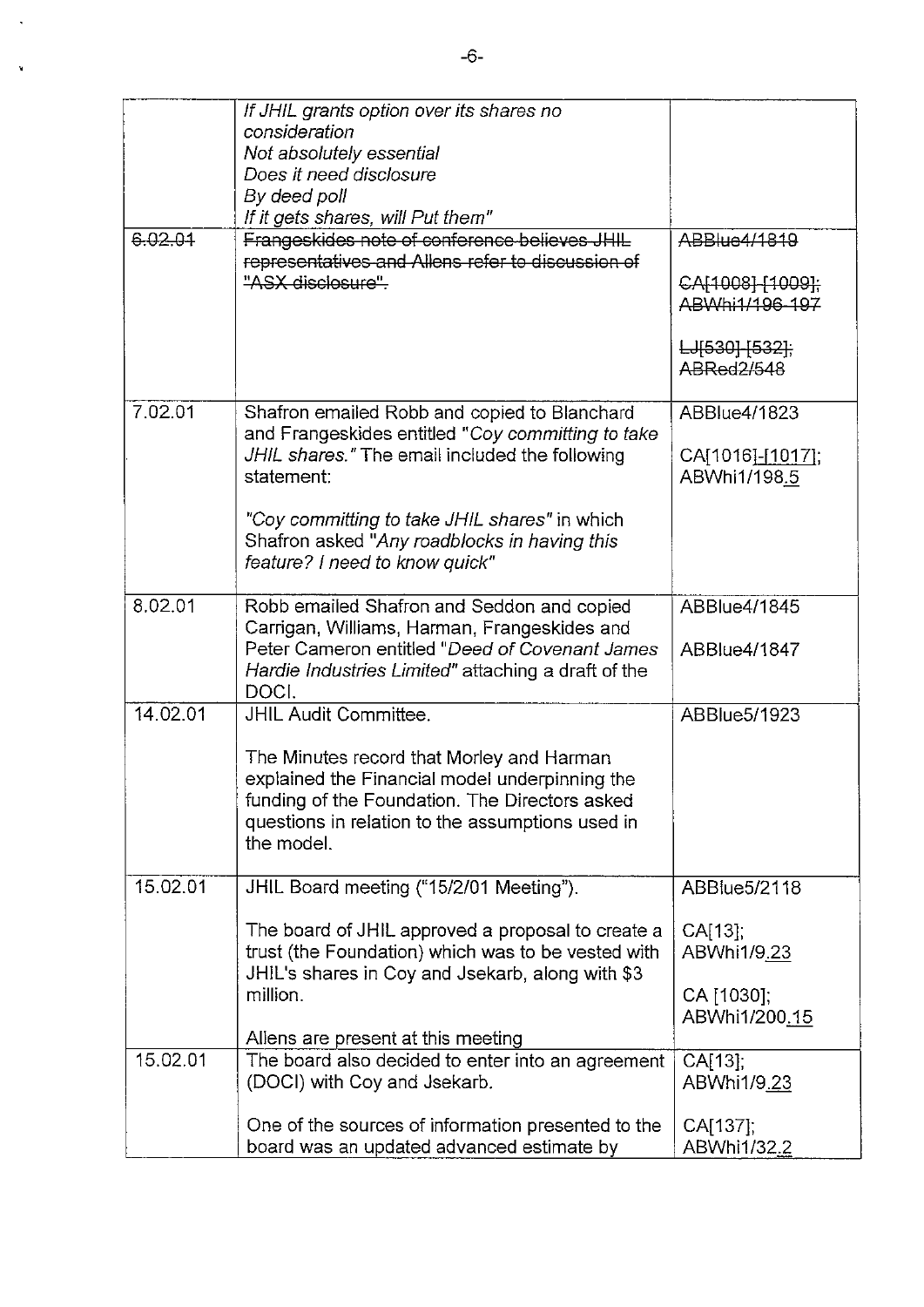|           | Trowbridge of Coy and Jsekarb's future liability in<br>relation to asbestos claims (February 2001<br>Trowbridge Report and 50 Year Estimate). The                              | ABBlue6/2343                       |
|-----------|--------------------------------------------------------------------------------------------------------------------------------------------------------------------------------|------------------------------------|
|           | report did not make an allowance for<br>"superimposed inflation".                                                                                                              | $LJ[10]$ ;<br>ABRed2/396U-<br>397G |
|           |                                                                                                                                                                                | CA[137];<br>ABWhi1/32.2            |
|           |                                                                                                                                                                                | CA[1062];<br>ABWhi1/206.15         |
|           |                                                                                                                                                                                | CA[1068]<br>ABWhi1/206.49          |
| 16.02.01  | Trust deed and DOCI were executed the shares<br>and \$3 million were invested in the Foundation and<br>an announcement of the establishment of the                             | CA[15]<br>ABWhi1/9.41              |
|           | Foundation was sent to the ASX under cover of<br>letter by Don Cameron (together with JHIL's Third<br>Quarter financial results and the Third Quarter<br>Results Presentation) | ABBlue6/2386                       |
|           |                                                                                                                                                                                |                                    |
| 3-4.04.01 | JHIL Board meeting attended by McGregor,<br>Macdonald, Hellicar, Brown, Gillfillan, Koffel, Terry,<br>O'Brien, Morley and Shafron.                                             | ABBlue7/2839                       |
| 14.02.07  | ASIC commenced proceedings against various<br>directors and managers of James Hardie, including<br>Peter Shafron                                                               | ABRed1/1                           |
| 29.09.08  | Trial in the Supreme Court of New South Wales<br>before Gzell J commenced.                                                                                                     | CA[654];<br>ABWhi1/123.11          |
| 23.04.09  | Judgment of Gzell J (liability judgment)                                                                                                                                       | ABRed2/394                         |
| 20.08.09  | Judgment of Gzell J (penalty judgment)                                                                                                                                         | ABRed3/745                         |
| 27.08.09  | Orders of the Supreme Court of New South Wales<br>made                                                                                                                         | ABRed3/902                         |
| 24.09.09  | Notice of Appeal to the Court of Appeal filed by<br>Shafron                                                                                                                    | ABRed3/962                         |
| 17.12.10  | Judgment of the Court of Appeal (liability)                                                                                                                                    | ABWhi1/1                           |
| 6.05.11   | Judgment of the Court of Appeal (penalty)                                                                                                                                      | ABWhi1/228                         |
| 25.02.11  | Orders of the Supreme Court of New South Wales<br>Court of Appeal made                                                                                                         | ABGre1/1                           |
| 13.05.11  | High Court of Australia grants special leave to<br>appeal                                                                                                                      | ABGre1/21                          |
| 25.05.11  | Shafron files Notice of Appeal in High Court of<br>Australia                                                                                                                   | ABGre1/29                          |